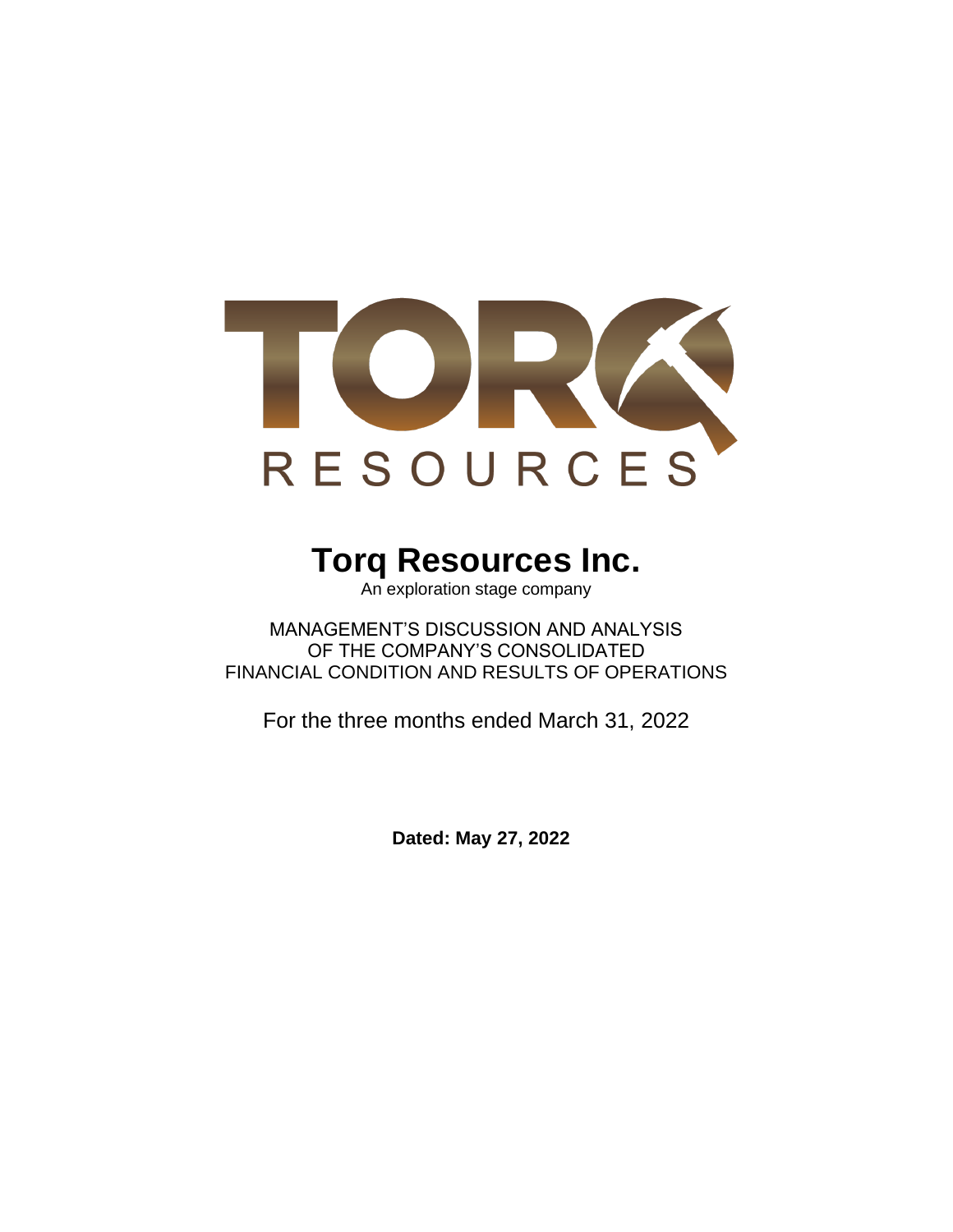# **1. HIGHLIGHTS FOR THE THREE MONTHS ENDED MARCH 31, 2022 AND THE PERIOD UP TO MAY 27, 2022**

## **1.1 Operational highlights**

- On May 19, 2022, Torq Resources Inc. (the "Company" or "Torq") announced plans for a follow-up drill program to expand upon the new discovery made at its Margarita Iron-Oxide-Copper-Gold (IOCG) project, where drill hole 22MAR-013R intersected 90 metres (m) of 0.94% copper and 0.84 g/t gold. This discovery successfully identified the copper and gold sulphide source mineralization to the abundant copper oxide mineralization observed on the southern margin of the project, validating the Company's exploration thesis. The follow-up drill program will consist of approximately 4,000 m of reverse circulation (RC) drilling and will focus on testing an approximately 1-kilometre (km) strike length along the Falla 13 structure. The program is scheduled to begin in June, with construction on roads and drill pads starting in May.
- On January 26, 2022, the Company provided an update on the exploration and permitting progress at its Santa Cecilia gold copper project located in the world-class Maricunga belt in northern Chile, approximately 100 km east of the city of Copiapo. Torq's technical team has conducted an initial geological evaluation of the available historical drill core and has identified multiple phases of porphyry intrusions and believes that there are several potential high-grade targets within the 10 square km hydrothermal alteration system. In addition, the Company is working closely with the local community on a plan for the first phase of exploration, which would include drilling from existing drill pads and building roads to the project, with the goal of commencing work in the second quarter of this year.

#### **1.2 Corporate highlights**

• On March 18, 2022, the Company announced that it had completed a non-brokered private placement of C\$5.28 million through the issuance of 7,033,400 equity units at an offering price of \$0.75. Each \$0.75 unit consisted of a common share and a three-year share purchase warrant, exercisable at \$1.10. The warrant is subject to accelerated expiry if the common shares trade above \$1.75 for 20 consecutive trading days after the first 12 months. Customary referral fees of approximately 3% of the aggregate proceeds were paid to eligible persons who referred participating investors.

#### **2.1. Date and forward-looking statements**

This Management Discussion and Analysis ("MD&A") of Torq Resources Inc. has been prepared by management to assist the reader in assessing material changes in the condensed consolidated interim financial statements and results of operations of the Company as at March 31, 2022. Commentary is made on the results of the period under review. This MD&A should be read in conjunction with the unaudited condensed consolidated interim financial statements of the Company and related notes thereto as at and for the three months ended March 31, 2022. All financial information has been prepared in accordance with International Financial Reporting Standards ("IFRS") and all dollar amounts presented are Canadian dollars unless otherwise stated.

The effective date of this MD&A is May 27, 2022.

#### **2.2. Forward-looking statements and risk factors**

Certain statements made in this MD&A contain forward-looking information within the meaning of applicable Canadian and United States securities laws ("forward-looking statements"). These forward-looking statements are presented for the purpose of assisting the Company's shareholders and prospective investors in understanding management's intentions and views regarding future outcomes and are inherently uncertain and should not be heavily relied upon. When used in this MD&A, the words "may", "would", "could", "will", "intend", "plan", "anticipate", "believe", "seek", "propose", "estimate", "expect", and similar expressions, as they relate to the Company, identify such forwardlooking statements. Specific forward-looking statements in this MD&A may include, but are not limited to: the Company's exploration and financing plans, the likelihood of discovering or expanding resources; the Company's estimated mineral resources and the economics related thereto; the potential for development of the Company's Projects, including projected production rates, potentially extractable mineralization, mine life, mineral prices, capital costs, operating costs, internal rates of return, payback and net present value; permitting timelines; government regulation of mining operations; environmental and climate-related risks; the possible impairment of mining interests; any objectives, expectations, intentions, plans, results, levels of activity, goals or achievements; the timing and amount of estimated exploration expenditures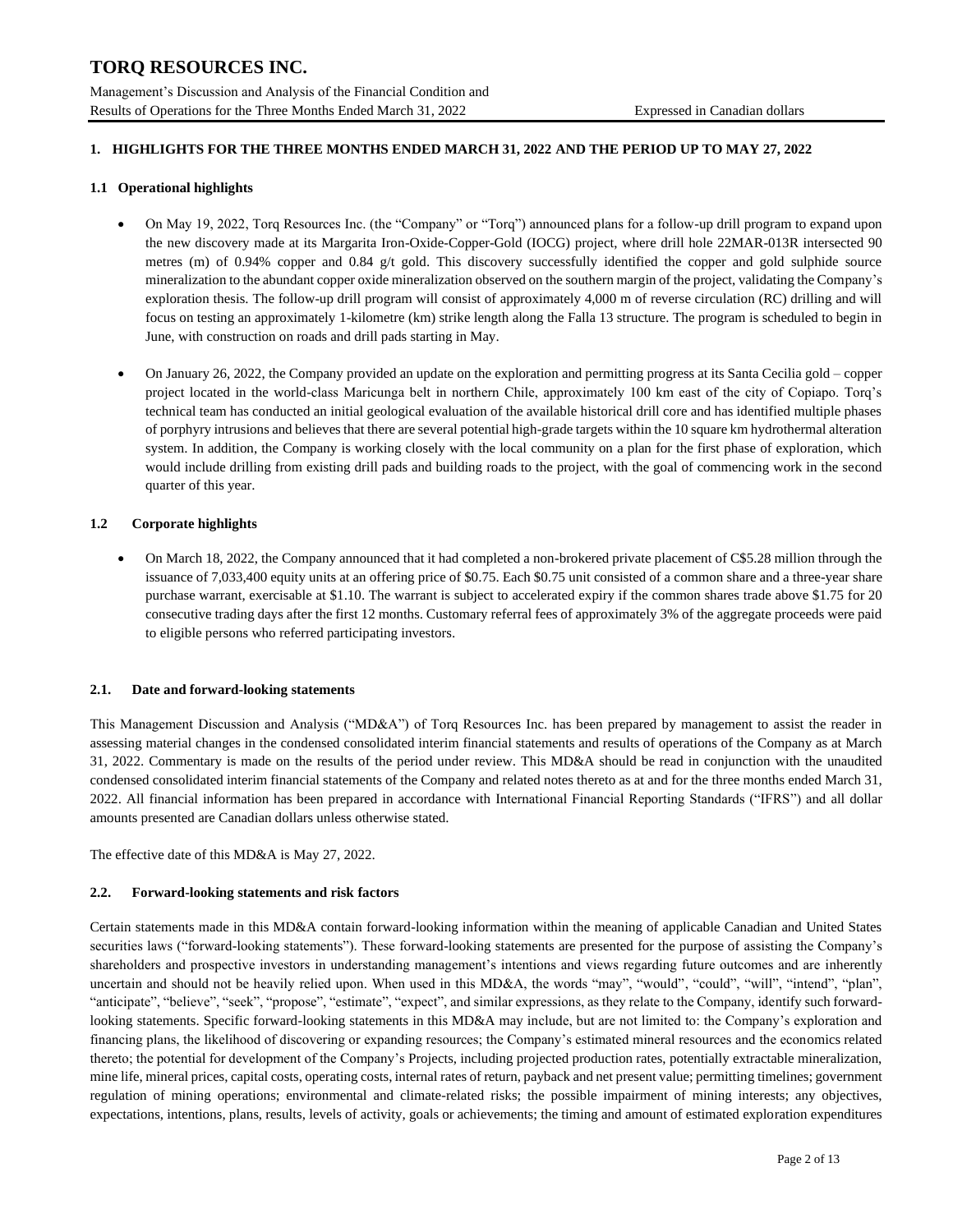Management's Discussion and Analysis of the Financial Condition and Results of Operations for the three Months Ended March 31, 2022 Expressed in Canadian dollars

and capital raises for the Company; the liquidity of the common shares in the capital of the Company and other events or conditions that may occur in the future.

The forward-looking statements contained in this MD&A represent the Company's views as of the date hereof. The assumptions related to these plans, estimates, projections, beliefs and opinions may change without notice and in unanticipated ways. Many assumptions may prove to be incorrect, including the Company's budgeting plans, expected costs, assumptions regarding market conditions and other factors upon which the Company has based its expenditure and funding expectations; the Company's ability to obtain or renew the licenses and permits necessary for exploration; that operations and financial markets will not in the long term be adversely impacted by the COVID-19 pandemic; the Company's ability to complete and successfully integrate acquisitions; the possible effects of climate change, extreme weather events, water scarcity, and seismic events, and the effectiveness of strategies to deal with these issues; the Company's expectations regarding the future demand for, and supply and price of, precious metals; the Company's ability to recruit and retain qualified personnel; the Company's ability to comply with current and future environmental, safety and other regulatory requirements and to obtain and maintain required regulatory approvals.

Inherent in the forward-looking statements are known and unknown risks, uncertainties and other factors beyond the Company's ability to control or predict, that may cause the actual results, performance or achievements of the Company, or developments in the Company's business or in its industry, to adversely differ materially from the anticipated results, performance, achievements or developments expressed or implied by such forward-looking statements. Some of the risks and other factors (some of which are beyond the Company's control) which could cause results to differ materially from those expressed in the forward-looking statements and information contained in this MD&A include, but are not limited to, fluctuations in the current and projected prices for gold, other precious and base metals and other commodities (such as natural gas, fuel oil and electricity) which are needed to produce these metals; risks and hazards associated with the business of mineral exploration, development and mining (including environmental hazards, potential unintended releases of contaminants, industrial accidents, unusual or unexpected geological or structural formations, pressures, cave-ins and flooding); the speculative nature of mineral exploration and development; the estimation of mineral resources, the Company's ability to obtain funding, including the Company's ability to complete future equity financings; no preliminary economic assessment or other economic assessment can be conducted on the Company's projects due to their absence of known resources; environmental risks and remediation measures, including evolving environmental regulations and legislation; changes in laws and regulations impacting exploration and mining activities; the Company's mineral properties being subject to prior unregistered agreements, transfers or claims and other defects in title; legal and litigation risks; statutory and regulatory compliance; insurance and uninsurable risks; the Company's limited business history and history of losses and negative cash flow, which will continue into the foreseeable future; our inability to pay dividends, volatility in the Company's share price, the continuation of our management team and our ability to secure the specialized skill and knowledge necessary to operate in the mining industry; relations with and claims by local communities and non-governmental organizations, including relations with and claims by indigenous populations; the requirements of being a public company, including maintaining the listing requirements; risks associated with the significant resources required to maintain regulatory compliance as a public company; the effectiveness of the Company's internal control over financial reporting; cybersecurity risks; risks relating to the Company's public perception; general business, economic, competitive, political and social uncertainties; and public health crises such as the COVID-19 pandemic. This is not an exhaustive list of the risks and other factors that may affect any of the Company's forward-looking statements. Additional information relating to the Company and its operations is available on SEDAR at [www.sedar.com](http://www.sedar.com/) and on the Company's website at [www.torqresources.com.](http://www.torqresources.com/) These documents are for information purposes only and not incorporated by reference in this MD&A.

# **3. Description of business**

Torq is a junior mineral exploration company focused on the acquisition and exploration of mineral resource properties. The Company is incorporated under the Business Corporations Act (British Columbia) and is a reporting issuer in British Columbia, Alberta and Ontario. The Company is listed on the TSX Venture Exchange (the "Exchange"), where its shares trade under the symbol TORQ.V and on the OTCQX where its shares trade under the US symbol TRBMF.

As at the date of this MD&A, the corporate organizational structure of Torq, includes the following beneficially owned subsidiaries. Stratton Resources (Canada) Inc., Torq Resources Holding Inc. and Candelaria Minerals S.A.C are dormant entities in the process of being dissolved, and subsequent to the period end, the Company acquired a minority interest in Universal Mineral Services Ltd ("UMS") ( section 10).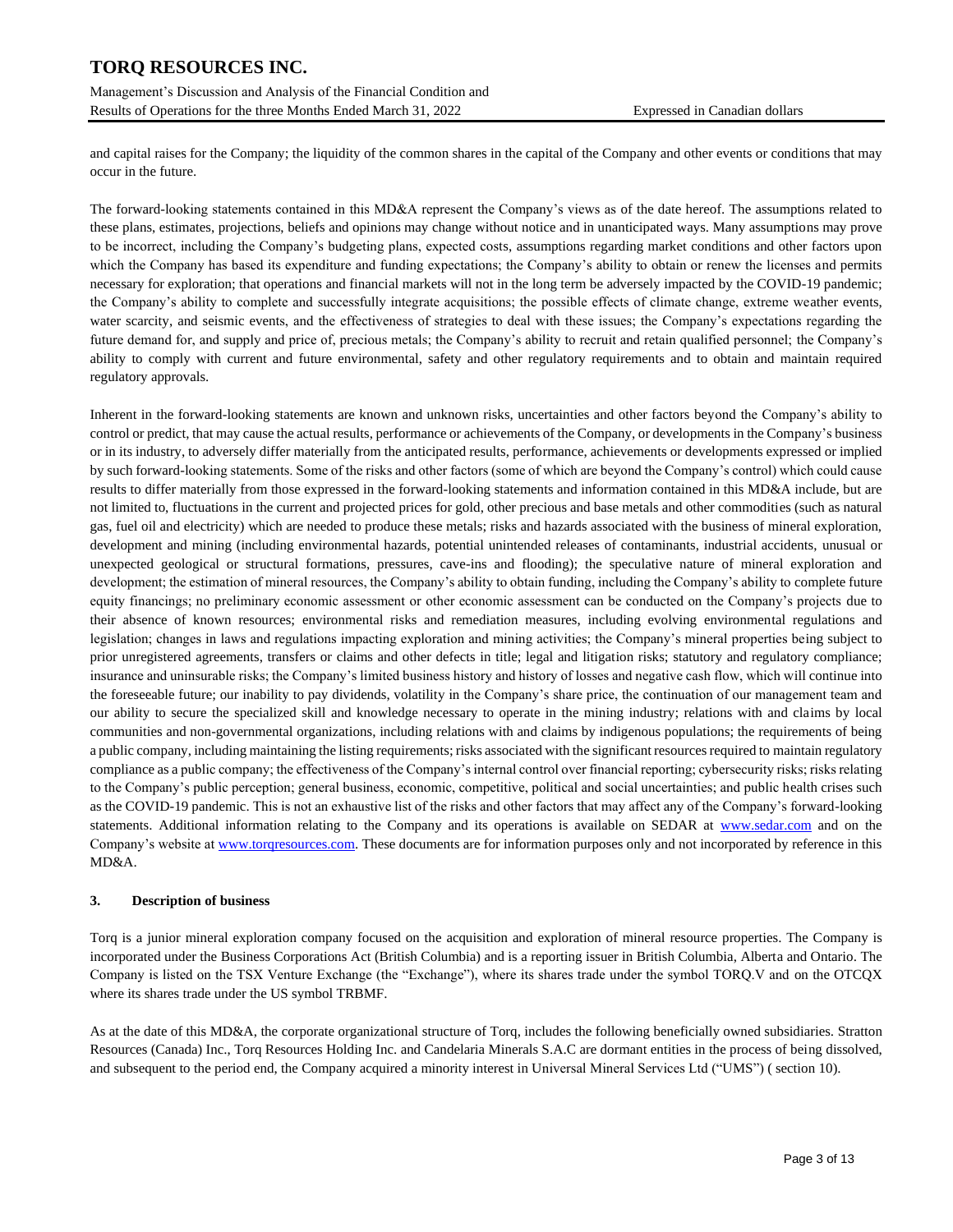Management's Discussion and Analysis of the Financial Condition and Results of Operations for the three Months Ended March 31, 2022 Expressed in Canadian dollars

| <b>Subsidiary</b>                      | <b>Place of incorporation</b> | <b>Functional currency</b> | <b>Beneficial interest</b> |
|----------------------------------------|-------------------------------|----------------------------|----------------------------|
| Stratton Resources (Canada) Inc.       | B.C., Canada                  | <b>CAD</b>                 | 100%                       |
| Torq Resources Holdings Inc.           | B.C., Canada                  | <b>CAD</b>                 | 100%                       |
| Candelaria Minerals S.A.C.             | Peru                          | <b>USD</b>                 | 100%                       |
| Torq Resources Chile SpA               | Chile                         | <b>USD</b>                 | 100%                       |
| Minera Margarita SpA                   | Chile                         | <b>USD</b>                 | 100%                       |
| Minera Andrea SpA                      | Chile                         | <b>USD</b>                 | 100%                       |
| Minera Santa SpA                       | Chile                         | <b>USD</b>                 | 100%                       |
| Universal Mineral Services Ltd ("UMS") | B.C., Canada                  | <b>CAD</b>                 | 25%                        |

## **3.1. Response to COVID-19**

The situation in Canada and Chile with respect to the management of COVID-19 remains fluid and permitted activities are subject to change; the Company is continually reviewing the situation along with provincial and government guidelines and allowing work to be undertaken as long as it is confident that its employees and communities are safe to do so.

While remaining compliant with the restrictions arising from the ongoing management of the pandemic, the Company was able to achieve its planned goals during the three months ended March 31, 2022. As the situation surrounding COVID-19 continues to develop, albeit to a lesser extent, the Company will continue to monitor the situation closely and respond appropriately.

# **4. Projects**

# **4.1. Margarita project**

On March 8, 2021, the Company announced it had acquired the option to earn a 100% interest in the Margarita project located in Chile within the prolific Coastal Cordillera belt. The Company acquired the rights that constitute the Margarita project through two option agreements with a small-scale mining company: the Margarita claims and the La Cototuda claims.

Under the option agreements the Company can acquire 100% interest in the Margarita claims by making cash payments totaling US\$6,200,000 over 66 months. The Company is required to incur work expenditures totaling US\$3,050,000 within 30 months of signing the definitive agreement; approximately US\$2.2 million of eligible work expenditures had been incurred as at March 31, 2022.

|                                                            | Cash payments (US\$) |    | Work expenditure<br>requirements<br>(US\$) |
|------------------------------------------------------------|----------------------|----|--------------------------------------------|
| April 20, 2021 (paid C\$62,445)                            | 50,000               | -S |                                            |
| August 22, 2021 (paid C\$64,280 and work requirements met) | 50,000               |    | 400,000                                    |
| August 22, 2022                                            | 100,000              |    | 1,150,000                                  |
| August 22, 2023                                            | 300,000              |    | 1,500,000                                  |
| August 22, 2024                                            | 1.200.000            |    |                                            |
| August 22, 2025                                            | 2,000,000            |    |                                            |
| August 22, 2026                                            | 2,500,000            |    |                                            |
|                                                            | 6,200,000            |    | 3,050,000                                  |

The claims are subject to a net smelter return ("NSR") royalty of 1.0% with 50% (being 0.5%) buyable for US\$2,000,000.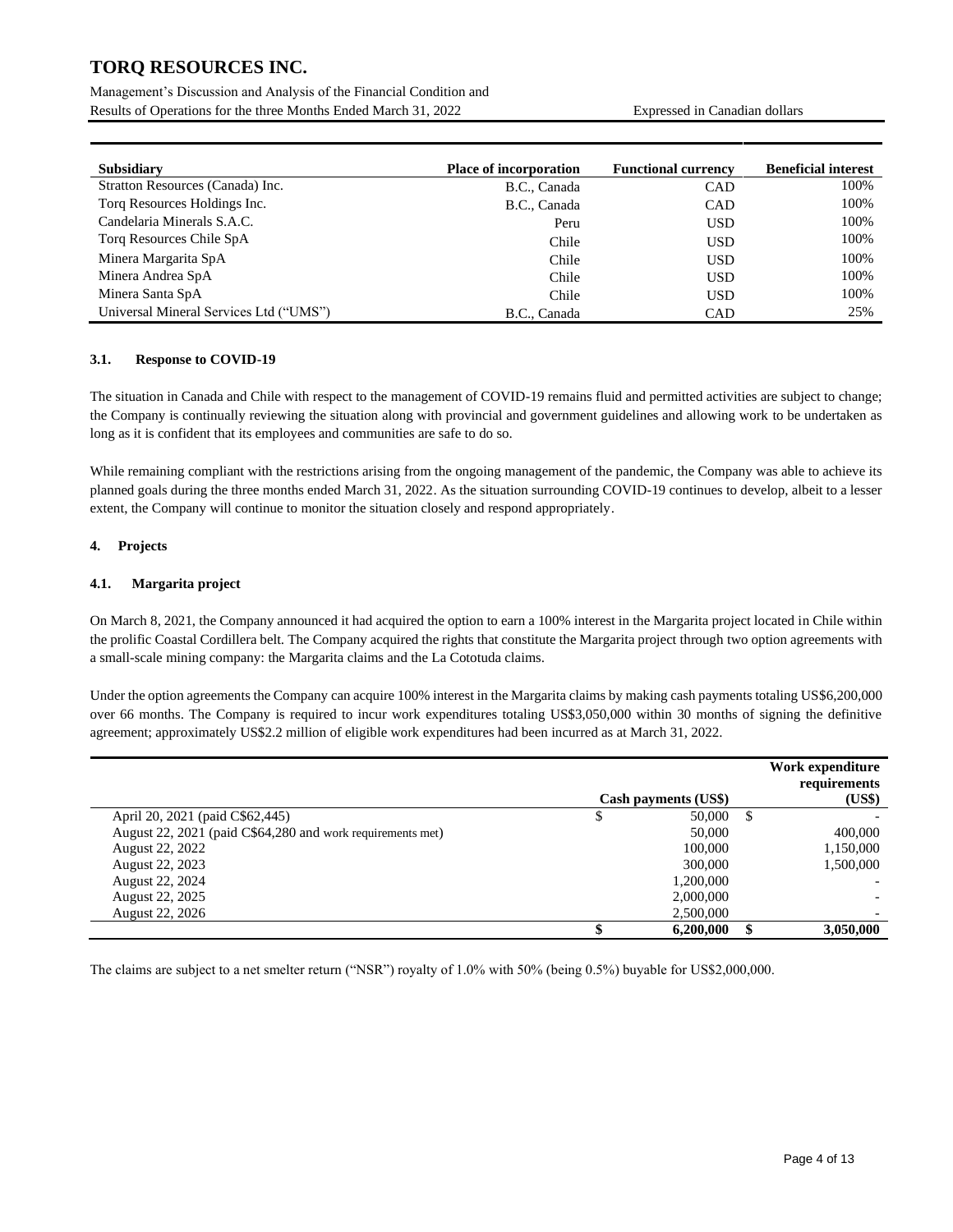Management's Discussion and Analysis of the Financial Condition and Results of Operations for the three Months Ended March 31, 2022 Expressed in Canadian dollars

Under the La Cototuda option agreement, the Company can acquire 100% interest in the La Cototuda claims by making cash payments totalling US\$900,000 over three years as follows:

|                                    | Cash payments (US\$) |
|------------------------------------|----------------------|
| February 23, 2021 (paid C\$63,065) | 50,000               |
| February 23, 2022 (paid C\$31,795) | 25,000               |
| August 23, 2022                    | 225,000              |
| February 23, 2023                  | 250,000              |
| February 23, 2024                  | 350,000              |
|                                    | 900,000              |

In relation to the option arrangement of the Margarita Project, a finder's fee of 466,667 shares (the "Finder's Fee Shares") of the Company are payable. Of this total, 81,250 shares were issued on April 7, 2021, 141,667 shares were issued on March 31, 2022, and 243,750 shares are to be issued on March 31, 2023.

# Exploration Activities

A summary of exploration and evaluation costs for the Margarita project during the three months ended March 31, 2022, is as follows:

|                                           |   | Three months ended March 31,<br>2022 |
|-------------------------------------------|---|--------------------------------------|
| Geological consulting, salaries and wages | Φ | 257,240                              |
| Geophysics, sampling and assays           |   | 69,293                               |
| Share-based compensation                  |   | 15,970                               |
| Environmental and permitting              |   | 2,392                                |
| Travel, meals and accommodation           |   | 40,036                               |
| Project support                           |   | 50,777                               |
| Drilling                                  |   | 678,790                              |
|                                           |   | 1,114,498                            |

For the three months ended March 31, 2021, the Company's exploration and evaluation costs were \$119,924 which were related to the Margarita project.

As noted above, on May 2, 2022, the Company announced it had completed its maiden 4,075 metre (m) reverse – circulation (RC) drill program at the Margarita project, with the discovery of a new copper and gold sulphide system. Drill hole 22MAR-013R intersected 90 m of 0.94% copper and  $0.84$  g/t gold at a depth of 50 m – 140 m. This discovery successfully identified the copper and gold sulphide source mineralization to the abundant copper oxide mineralization observed on the southern margin of the project, validating the Company's exploration thesis. The Company has announced a follow-up drill program to expand the new discovery made at Margarita project, with approximately 4,000m of RC drilling testing an approximately 1-kilometre (km) strike length along the Falla 13 structure, which demonstrates the same geological, geochemical and geophysical characteristics as seen in the discovery drill hole. This program is scheduled to begin in June, 2022, with construction on roads and drill pads already underway.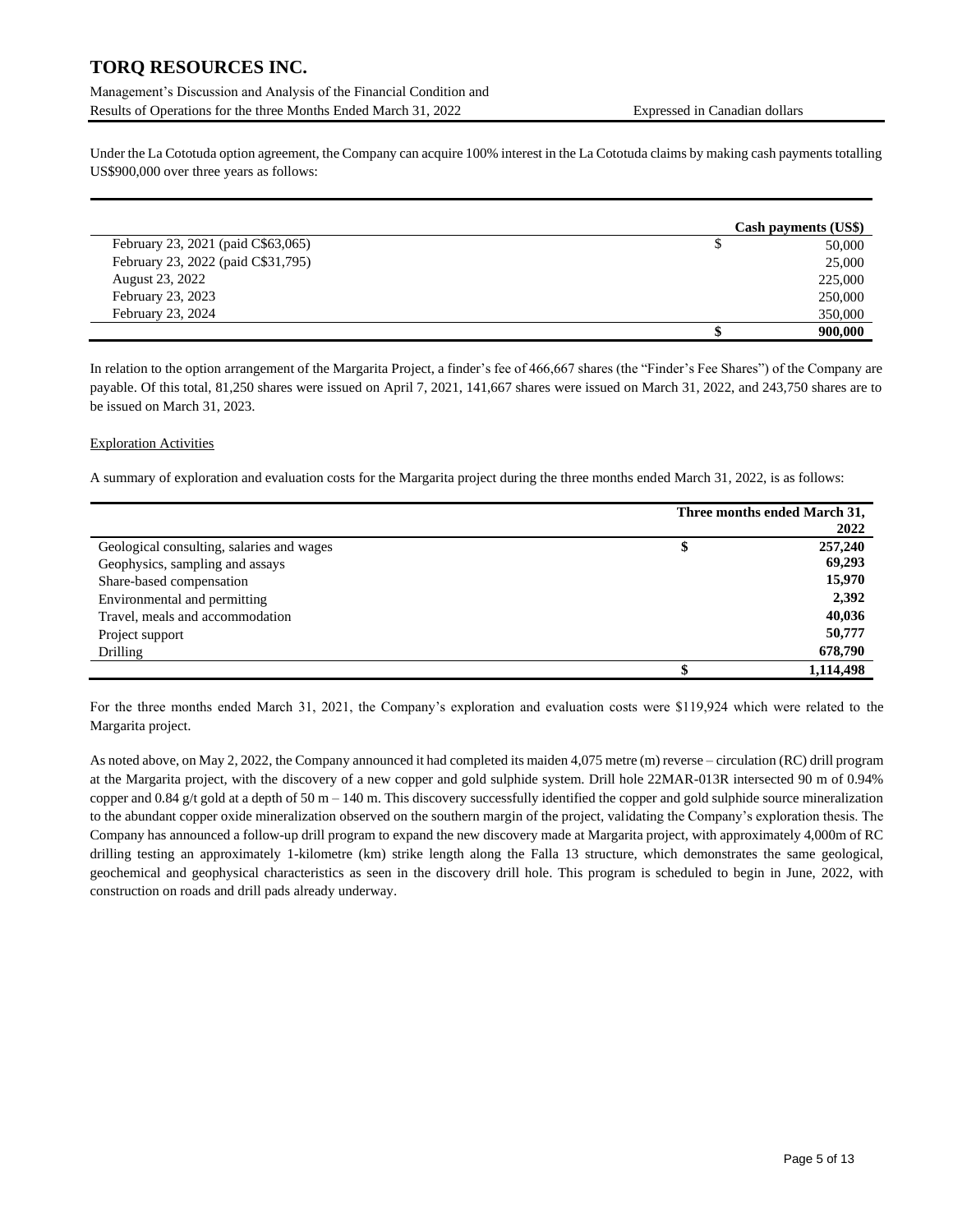Management's Discussion and Analysis of the Financial Condition and Results of Operations for the three Months Ended March 31, 2022 Expressed in Canadian dollars

## **4.2. Andrea project**

On May 25, 2021, the Company announced it had acquired the option to earn a 100% interest in the Andrea copper porphyry project located in northern Chile, 100 km east of the city of La Serena. The property is located at the western margin of the Miocene aged El Indio belt that hosts the world class El Indio and Pascua Lama epithermal gold and silver deposits.

The Company acquired the rights that constitute the Andrea Project through three option agreements. Under these option agreements the Company can acquire 100% interest in the project, through cash payments as follows:

|                                              | Cash payments (US\$) |
|----------------------------------------------|----------------------|
| July 23, 2021 (paid C\$132,038)              | 105,000              |
| May 24, 2022 (paid subsequent to period end) | 135,000              |
| May 24, 2023                                 | 185,000              |
| May 24, 2024                                 | 300,000              |
| May 24, 2025                                 | 1.000.000            |
| May 24, 2026                                 | 4,275,000            |
|                                              | 6,000,000            |

The option agreements include an NSR of 1.5% which is buyable for payments totaling US\$3,000,000.

#### Exploration Activities

Ĭ.

A summary of exploration and evaluation costs for the Andrea project during the three months ended March 31, 2022 is as follows:

|                                           |   | Three months ended March 31, |
|-------------------------------------------|---|------------------------------|
|                                           |   | 2022                         |
| Geological consulting, salaries and wages | ъ | 68,924                       |
| Geophysics, sampling and assays           |   | 472                          |
| Share-based compensation                  |   | 4,150                        |
| Environmental and permitting              |   | 15,128                       |
| Travel, meals and accommodation           |   | 3,568                        |
| Project support                           |   | 28,580                       |
|                                           |   | 120,822                      |

During the three months ended March 31, 2022, the Company continued to focus on site geo-chemical sampling and comprehensive mapping at the Andrea Project, integrating these with the results of previous geophysics with the goal of updating targeting at the property for future drill testing.

#### **4.3. Santa Cecilia project**

On October 21, 2021, the Company announced that it had acquired an option to earn a 100% interest in the 3,250-hectare Santa Cecilia goldcopper project, located approximately 100 km east of the city of Copiapo in northern Chile. The project is in the southern region of the worldclass Maricunga belt and immediately north of the El Indio belt.

Under the option agreement the Company can acquire 100% interest in the project through cash payments as follows:

|                                    | Cash payments (US\$) |
|------------------------------------|----------------------|
| October 21, 2021 (paid C\$123,580) | 100,000              |
| October 21, 2022                   | 300,000              |
| October 21, 2024                   | 600,000              |
| October 21, 2025                   | 1,000,000            |
| October 21, 2026                   | 3,000,000            |
| October 21, 2027                   | 5,000,000            |
| October 21, 2028                   | 15,000,000           |
|                                    | 25,000,000           |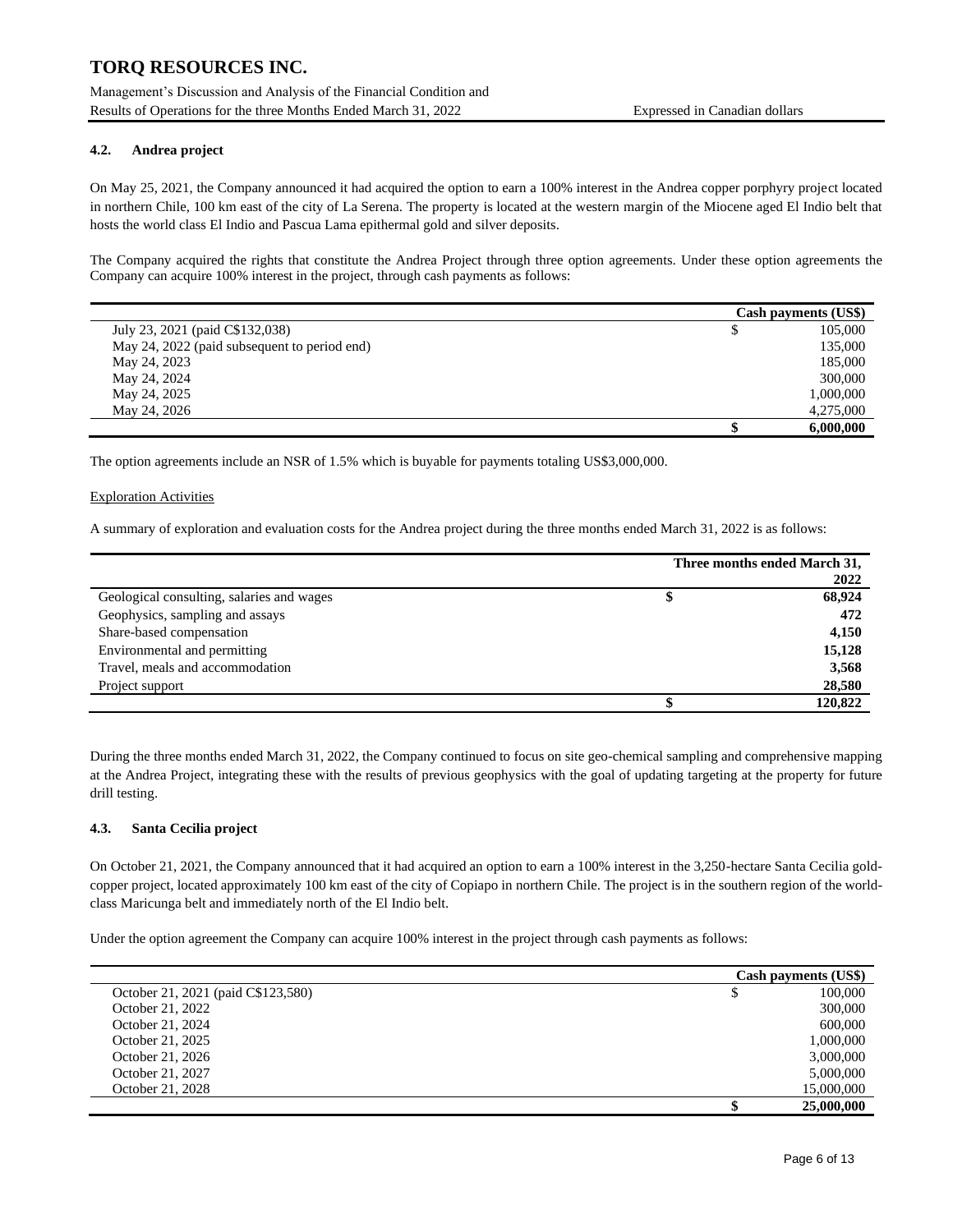# Management's Discussion and Analysis of the Financial Condition and Results of Operations for the three Months Ended March 31, 2022 Expressed in Canadian dollars

Under the option agreement, the Company is also committed to the following work expenditures, which are scheduled from the date the Company obtains the necessary permits to start its exploration campaigns, both drill permits and social license from indigenous communities located in the area of interest.

|                                       | <b>Work Expenditure</b><br><b>Requirements</b><br>(US\$) |
|---------------------------------------|----------------------------------------------------------|
| Within 12 months of obtaining permits | 3,000,000                                                |
| Within 24 months                      | 4,500,000                                                |
| Within 36 months                      | 8,000,000                                                |
|                                       | 15,500,000                                               |

The option agreement includes an NSR of 3%, half of which (being 1.5%) is buyable once the option is executed for a price that will be based on the fair value of the project, determined by mutual agreement between the parties.

#### Exploration Activities

A summary of exploration and evaluation costs for the Santa Cecilia project during the three months ended March 31, 2022, is as follows:

|                                           | Three months ended March 31, |
|-------------------------------------------|------------------------------|
|                                           | 2022                         |
| Geological consulting, salaries and wages | \$<br>255,890                |
| Share-based compensation                  | 6,137                        |
| Environmental and permitting              | 36,452                       |
| Travel, meals and accommodation           | 3,602                        |
| Project support                           | 32,349                       |
|                                           | 334,430                      |

During the three months ended March 31, 2022, the Company continued to focus its efforts on advancing dialogue with the local Colla community, as well as reviewing available historical data from prior exploration activities, including the re-logging and re-habilitation of existing historical drill cores available from previous drilling campaigns by a major mining company and the property owners. This work drives the development of drill targets for future drill campaigns at Santa Cecilia.

# **4.4. Project investigation**

While the Company's focus is now on its Chile projects, it continues to review and evaluate new projects to potentially add to its top tier mineral portfolio. A summary of project investigation costs during the three months ended March 31, 2022, is as follows:

|                                           |        | Three months ended March 31 |
|-------------------------------------------|--------|-----------------------------|
|                                           | 2022   | 2021                        |
| Geological consulting, salaries and wages | 23,269 | 110,309                     |
| Travel, meals and accommodation           | 113    | 428                         |
| Project support                           | 2,023  | 2,049                       |
| Share-based compensation                  |        | 8,200                       |
|                                           | 25,405 | 120,986                     |

#### **4.5 Climate related risks**

The Company recognizes the impact of climate change on weather patterns in its recently acquired projects. The Company's projects (Margarita, Andrea and Santa Cecilia) are all located in northern Chile, but in different geographical and altitude conditions. For this reason, local conditions are different, and specific care and protocols must be applied accordingly. It is also evident that there have been climatic changes that affect the entire national territory, including a persistent drought and a change of climate for the seasons that were clearly defined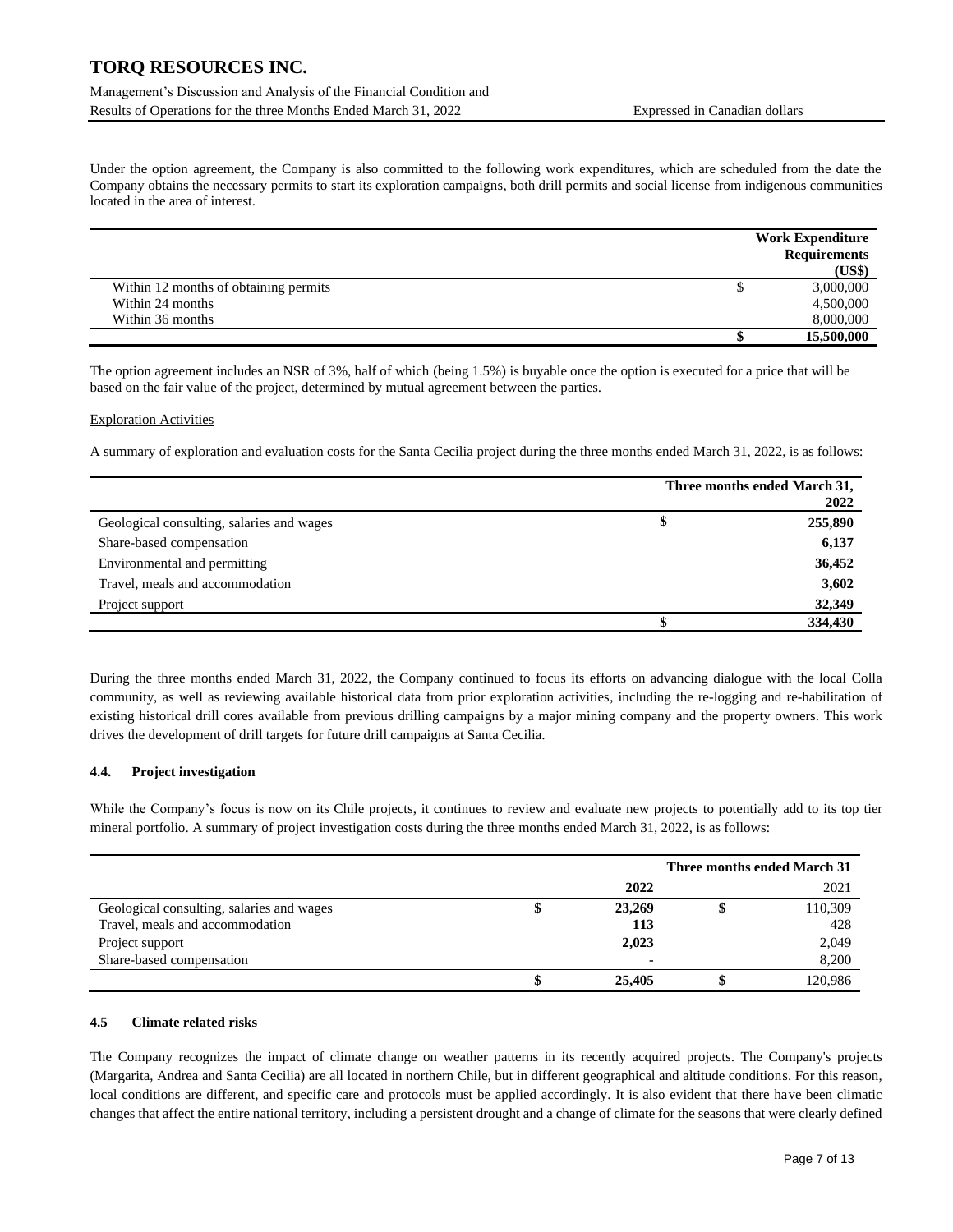Management's Discussion and Analysis of the Financial Condition and Results of Operations for the three Months Ended March 31, 2022 Expressed in Canadian dollars

more than a decade ago. This has produced two fundamental effects: less water resources in rivers, lakes and lagoons, and changing consequences of rain events in desert lands, producing mud currents, which in recent years have had a significant impact on some rivers in the northern part of the country.

At Margarita, due to its position and altitude, no major climate-related challenges are being experienced or expected imminently. There is a general decrease in water availability and a risk of mud currents in the lower sectors, especially those related to smaller courses such as the Salado River (60 km north of Inca de Oro) or the Copiapo River (100 km to the south of the project). However, it is possible to access and work effectively throughout the year at the Margarita Project.

Due to the position of the Andrea Project and the altitude of the project it is less accessible than Margarita. The Company began its reconnaissance work in September 2021, once access was granted. The project is expected to be available and accessible for field work for at least eight months of the year (September to April).

In the case of Santa Cecilia project, although it has similar altitude to Andrea, it is slightly more accessible. The Company is having discussions with the local Colla indigenous community in order to gain access to the project. The Company expects to be able to carry out field activities at Santa Cecilia in the fourth quarter of 2022.

The Company is taking all measures to prioritize safe access to the three projects, as well as the well-being of people and equipment while working in each area. The field experience of the local teams and the knowledge of neighboring projects plays a fundamental role in this care, and in the proactive management of the risks associated with working in remote exploration areas, and in the cases of the Andrea and Santa Cecilia projects, with access limitations due to their particular weather conditions.

# **5. Results of operations**

#### **Three months ended March 31, 2022 and 2021 (Q1 2022 vs Q1 2021)**

Loss for Q1 2022 was \$2,596,019 or \$0.03 loss per share, compared to a loss of \$1,317,192 or \$0.02 loss per share for Q1 2021. Overall costs increased to support the exploration activities on the Margarita, Santa Cecilia and Andrea projects.

Significant variances are discussed as follows:

- For Q1 2022, exploration and evaluation expenses increased to \$1,569,750 from \$119,924 in Q1 2021 primarily as a result of exploration activities on the Margarita project, including the reverse circulation drill campaign. The Q1 2022 amount includes sharebased compensation expense of \$26,257 whereas there was no share-based compensation expense included in exploration and evaluation costs in Q1 2021.
- For Q1 2022, fees, salaries and other employee benefits increased to \$513,106 from \$231,883 in Q1 2021 primarily as a result of the recruitment of additional support personnel for the expanded exploration team in Chile during Q1 2021. In addition, shared based compensation of \$115,903 was allocated during Q1 2022 compared to \$8,026 in Q1 2021.
- Offsetting these increases in costs, marketing and investor relations costs decreased from \$465,466 in O1 2021 to \$270,932 in O1 2022 due to a specific marketing campaign in the former pertaining to the Company's first acquisition in Chile – the Margarita option agreement.
- Project investigation costs also decreased to \$25,405 in Q1 2022 from \$120,986 in Q1 2021 as management shifted their focus to exploring the properties acquired during 2021.

#### **6. Summary of quarterly results**

Torq has no producing properties or operating income and holds all of its cash on hand with financial institutions and earns interest on the cash balances it has available to fund its acquisition and exploration activities and administrative expenses. A summary of quarterly results is shown below: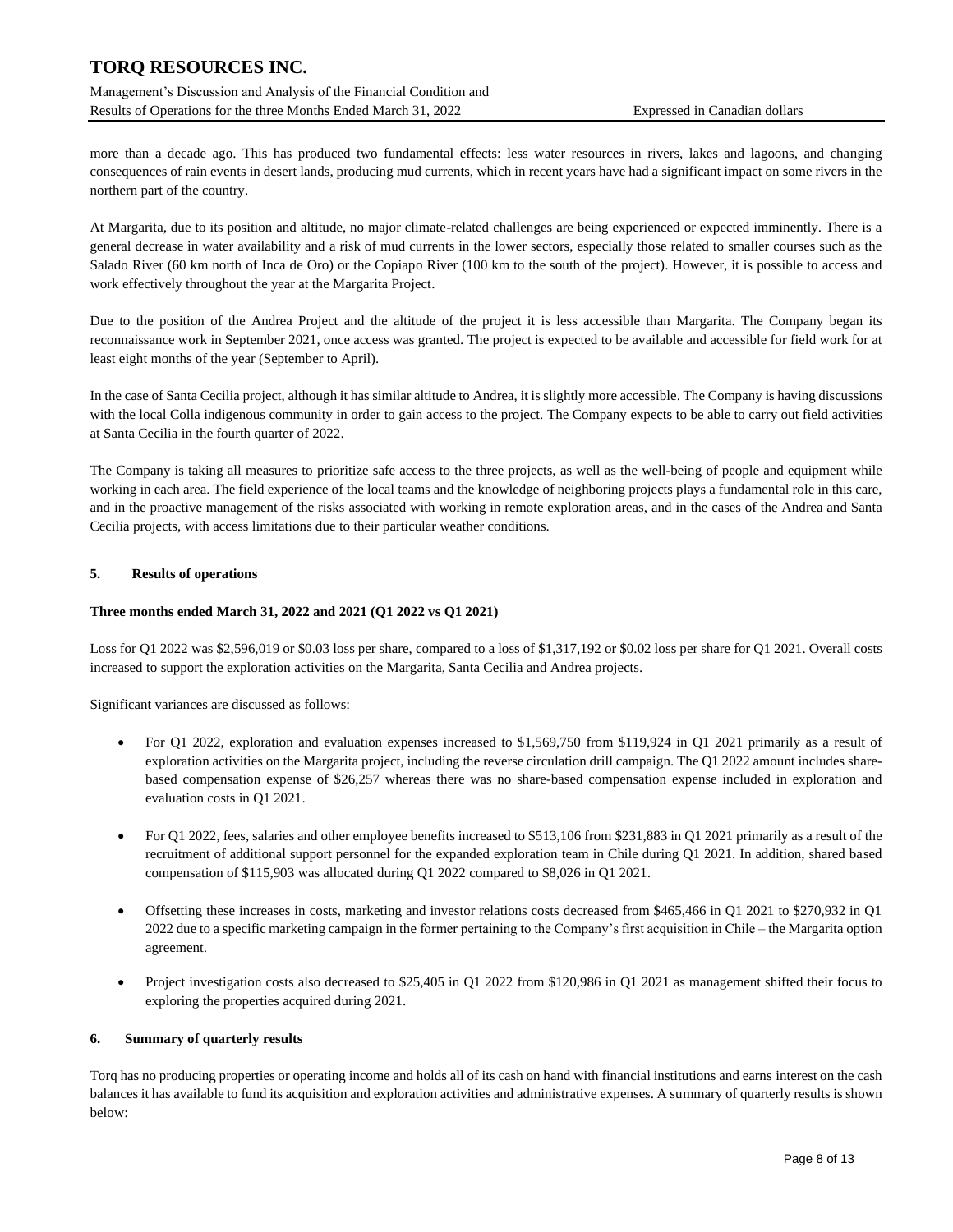Management's Discussion and Analysis of the Financial Condition and Results of Operations for the three Months Ended March 31, 2022 Expressed in Canadian dollars

| <b>Ouarter ended</b> | Interest and |             | <b>Total</b>       |                |
|----------------------|--------------|-------------|--------------------|----------------|
|                      | other income | <b>Loss</b> | comprehensive loss | Loss per share |
| March 31, 2022       | 7,656<br>S.  | \$2,596,019 | \$2,593,395        | \$0.03         |
| December 31, 2021    | 4,143        | 1,941,866   | 1,962,501          | 0.03           |
| September 30, 2021   | 6,523        | 1,612,254   | 1,626,874          | 0.02           |
| June 30, 2021        | 17,269       | 1,606,792   | 1,619,465          | 0.02           |
| March 31, 2021       | 11,356       | 1,317,192   | 1,320,180          | 0.02           |
| December 31, 2020    | 12,177       | 683,016     | 683,925            | 0.01           |
| September 30, 2020   | 12,609       | 535,629     | 535,935            | 0.01           |
| June 30, 2020        | 13.062       | 540,605     | 541.859            | 0.01           |

The summary of quarterly results for the last eight quarters reflects the relatively consistent loss in 2020 as the Company focused solely on project investigation, followed by a significant increase in loss in 2021 as the Company entered Chile and set up corporate entities, built a key portfolio of projects, and began exploration on the Andrea and Santa Cecilia projects and drilling activities at the Margarita project. There were related increases in salaries and office and administration costs, as well as marketing and investor relations costs, which were a consequence of this ramp up in exploration activities.

# **7. Exploration plans for 2022**

Following the successful inaugural drill program at Margarita, the Company has begun to prepare for the second phase of drilling with roads and platform construction underway, and drilling expected to commence in June 2022.

At the Andrea project, the Company is systematically completing early-stage exploration activities including surface sampling and geological mapping, combined with historical geophysical results to further refine targets for a potential future drill program.

At Santa Cecilia, management continues to prioritize the discussions with the local community with the goal of establishing a community agreement that will allow access to commence drilling activities. Field work at Santa Cecilia is expected to commence in the fourth quarter of 2022.

# **8. Liquidity and capital resources**

As at March 31, 2022, the Company has net working capital of \$4,622,568 while it incurred a loss for the period of \$2,596,019. The Company has incurred operating losses to date and does not generate revenue from operations to support its activities. With no source of revenue, there is no assurance that sufficient funding will be available to conduct further exploration of its mineral properties. The ability to continue as a going concern remains dependent upon Torq's ability to obtain the financing necessary to continue to fund its mineral properties, the realization of future profitable production, proceeds from the disposition of its mineral interests, and/or other sources. These conditions create a material uncertainty that may cast significant doubt about the Company's ability to continue as a going concern.

On February 27, 2017, the Company closed a private equity placement for gross proceeds of \$13,195,000 and issued an aggregate of 20,300,000 common shares at a price of \$0.65 per common share. Share issue costs including commissions and professional and regulatory fees, totaled \$447,036. These funds have now been fully spent.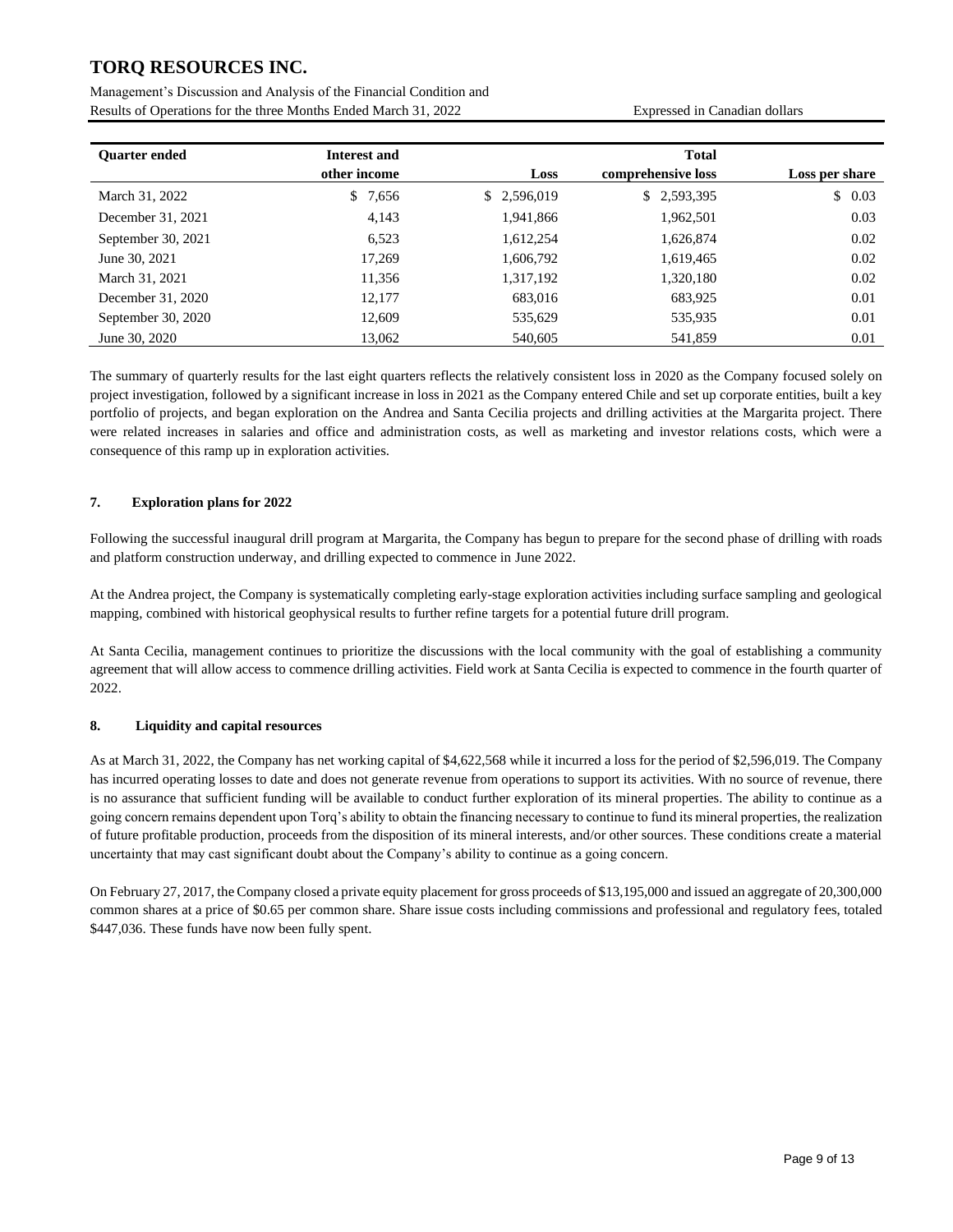Management's Discussion and Analysis of the Financial Condition and Results of Operations for the three Months Ended March 31, 2022 Expressed in Canadian dollars

| <b>Intended Use of Proceeds of</b><br><b>February 2017 Private Placement</b>                                                          |              | <b>Actual Use of Proceeds to</b><br><b>March 31, 2022</b>                                                                                                                                                                                                                                                                                                                                                                              |                  | (Over)/under<br>expenditure |
|---------------------------------------------------------------------------------------------------------------------------------------|--------------|----------------------------------------------------------------------------------------------------------------------------------------------------------------------------------------------------------------------------------------------------------------------------------------------------------------------------------------------------------------------------------------------------------------------------------------|------------------|-----------------------------|
| <b>Offering Expenses</b>                                                                                                              | \$447,036    | <b>Offering Expenses</b>                                                                                                                                                                                                                                                                                                                                                                                                               | 447,036<br>\$    |                             |
| Project Acquisition and<br>exploration                                                                                                | \$10,747,964 | Other project investigation<br>and acquisition costs                                                                                                                                                                                                                                                                                                                                                                                   | \$6,084,600      | \$4,663,364                 |
| Administration and general<br>working capital                                                                                         | \$2,000,000  | Administration and general<br>working capital                                                                                                                                                                                                                                                                                                                                                                                          | 6.663.364<br>\$. | \$ (4,663,364)              |
| Total                                                                                                                                 | \$13,195,000 | Total                                                                                                                                                                                                                                                                                                                                                                                                                                  | \$13,195,000     |                             |
| Explanation of variances and the impact of them on the<br>ability of the Company to achieve its business objectives<br>and milestones |              | The Company has used funds from the February 2017 private placement to<br>complete work required to leave its abandoned properties in good standing,<br>acquire the Margarita, Andrea and Santa Cecilia concessions, finance the<br>exploration activities including the first phase of the drilling campaign,<br>continue with the project investigation activities and to cover administration<br>and general working capital needs. |                  |                             |

On March 18, 2022, the Company announced it had completed a non-brokered private placement for gross proceeds of \$5,275,050, which has improved the Company's liquidity providing capital resources to finance the drilling activities and to conduct further explorations on the newly optioned properties. Share issue costs including commissions and professional and regulatory fees, totaled \$230,175.

By March 31, 2022, the Company had used \$333,013 of the proceeds as detailed in the table below:

| <b>Actual Use of Proceeds from March 2022 Private Placement</b> |           |
|-----------------------------------------------------------------|-----------|
| Exploration                                                     | \$201.649 |
| General working capital                                         | 131,364   |
| <b>Total</b>                                                    | \$333,013 |

Net proceeds from the Private Placement are being used as the Company had originally planned, to carry on the drill campaign at Margarita and perform a comprehensive review of those results, in turn planning for the next phase of the drill campaign. These funds are also being used to perform ongoing targeting exploration activities at the Andrea and Santa Cecilia concessions, collaborate with the local communities toward an access agreement, continue with the project investigation activities and to cover administration and general working capital needs.

The Company will continue to require additional working capital for the foreseeable future to fund its ongoing activities. As an exploration company that does not generate revenues, the most likely source of additional capital will be further equity financings, which are not assured and will depend on, among other things, financial market conditions, metal prices, and the Company's exploration results.

A summary of planned option payments in the coming years are as follows:

|      | <b>Margarita Project</b> | <b>Andrea Project</b> | <b>Santa Cecilia Project</b> | <b>Total USD</b> |
|------|--------------------------|-----------------------|------------------------------|------------------|
| 2022 | 350,000<br>\$            | 135,000<br>\$         | 300,000<br>\$                | 785,000<br>\$    |
| 2023 | 550,000                  | 185,000               |                              | 735,000          |
| 2024 | 1,550,000                | 300,000               | 600,000                      | 2,450,000        |
| 2025 | 2,000,000                | 1,000,000             | 1,000,000                    | 4,000,000        |
| 2026 | 2,500,000                | 4,275,000             | 3,000,000                    | 9,775,000        |
| 2027 | $\overline{\phantom{0}}$ |                       | 5,000,000                    | 5,000,000        |
| 2028 | $\overline{\phantom{0}}$ |                       | 15,000,000                   | 15,000,000       |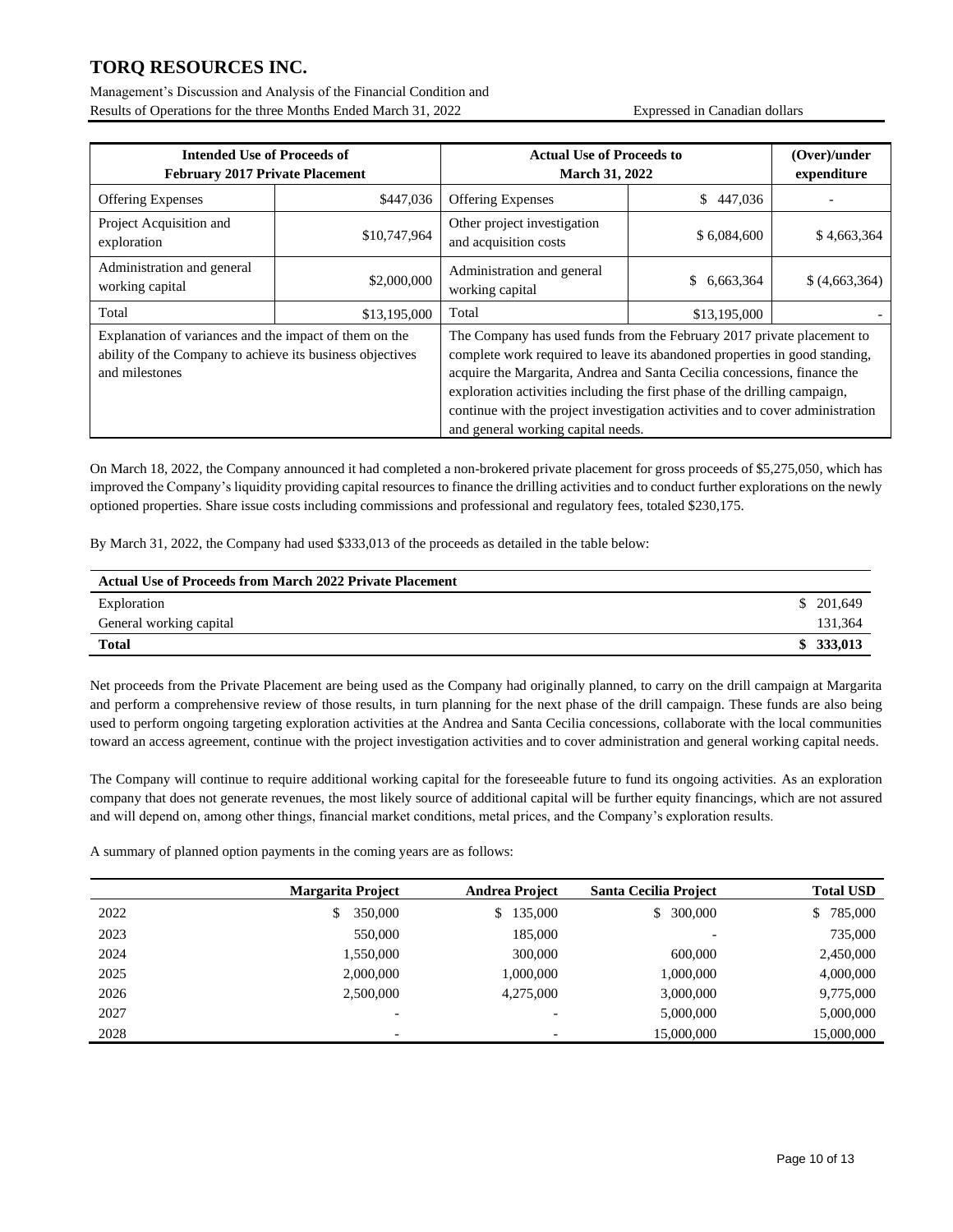Management's Discussion and Analysis of the Financial Condition and Results of Operations for the three Months Ended March 31, 2022 Expressed in Canadian dollars

## Common share issuances

During the three months ended March 31, 2022, the Company issued 141,667 common shares with a fair value of \$28,169 pursuant to the Margarita Project finder's fee agreement.

In connection with the non-brokered private placement financing completed March 18, 2022, the Company issued 7,033,400 equity units at an offering price of \$0.75, each unit includes one three-year share purchase warrant, exercisable at \$1.10. The warrant is subject to accelerated expiry if the common shares trade above \$1.75 for 20 consecutive trading days after the first 12 months.

# **9. Off-balance sheet arrangements**

Other than the commitment described under related party transactions below, the Company has not engaged in any off-balance-sheet arrangements such as obligations under guarantee contracts, a retained or contingent interest in assets transferred to an unconsolidated entity, any obligation under derivative instruments or any obligation under a material variable interest in an unconsolidated entity that provides financing, liquidity, market risk or credit risk support to the Company or engages in leasing, hedging or research and development services with the Company.

#### **10. Related party transactions**

All transactions with related parties occurred in the normal course of operations. All amounts payable and receivable are unsecured, noninterest bearing and have no specific terms of settlement, unless otherwise noted.

|                                                        | Three months ended March 31, |         |    |         |
|--------------------------------------------------------|------------------------------|---------|----|---------|
|                                                        |                              | 2022    |    | 2021    |
| Universal Mineral Services Ltd. ("UMS")                |                              |         |    |         |
| Exploration and evaluation                             | \$                           | 24,730  | -S |         |
| Fees, salaries and other employee benefits             |                              | 71,255  |    | 42.345  |
| Marketing and investor relations                       |                              | 2,822   |    | 9,038   |
| Office and administration                              |                              | 60,020  |    | 43,421  |
| Project investigation                                  |                              | 436     |    | 24.456  |
| Legal and professional                                 |                              | 14,785  |    |         |
| Regulatory, transfer agent and shareholder information |                              | 51      |    | 42      |
| Share issue costs                                      |                              | 1.146   |    |         |
| <b>Total transactions for the period</b>               |                              | 175,245 |    | 119,302 |

UMS provides geological, financial and transactional advisory services as well as administrative services to the Company on an ongoing, cost recovery basis. Having these services available through UMS on an as needed basis, allows the Company to maintain a more efficient and cost-effective corporate overhead structure by hiring fewer full-time employees and engaging outside professional advisory firms less frequently. The agreement has an indefinite term and can be terminated by either party upon providing due notice. During the year ended December 31, 2021, UMS entered into an office lease agreement with a term of ten years, for which certain rent expenses will be payable by the Company. As at March 31, 2022, the Company expects to incur approximately \$1.2 million in respect of its share of future rent.

Throughout the year ended December 31, 2021, UMS was owned by Ivan Bebek and Shawn Wallace who were both directors of Torq, although Mr. Bebek retired from the Board of Torq in November 2021. On December 31, 2021, these two shareholders sold their shares in UMS for nominal consideration and at the same time resigned as directors of UMS. Steven Cook, who acquired the UMS shares, is also a director of Torq and on the date of transfer also took over as sole director of UMS . On April 1, 2022, subsequent to the period end, UMS was restructured whereby Mr. Cook transferred his ownership equally to the four public companies which share its services, including Torq. As a result, Torq now has a 25% shareholding in its shared service company, UMS, which it purchased for nominal consideration.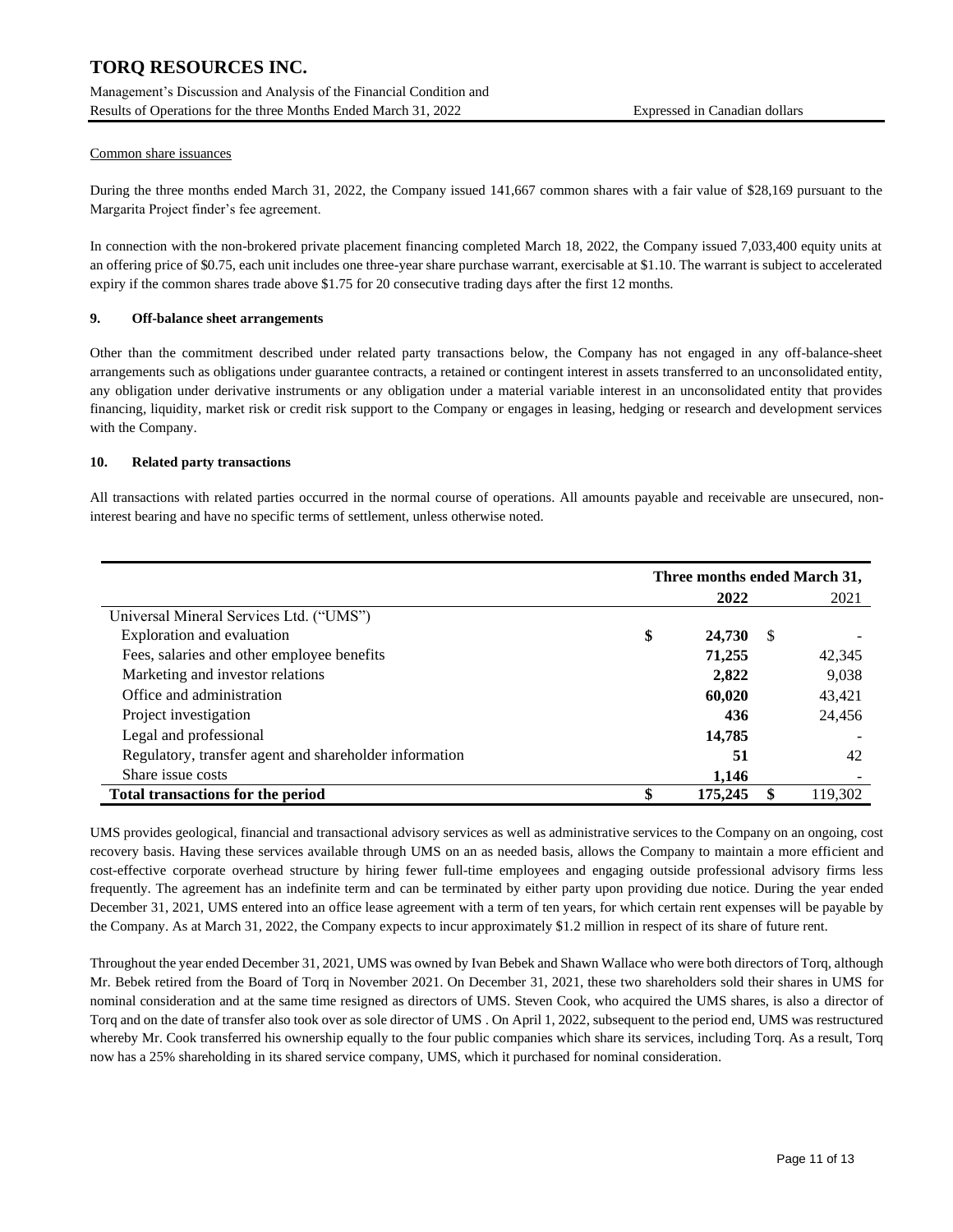Management's Discussion and Analysis of the Financial Condition and Results of Operations for the three Months Ended March 31, 2022 Expressed in Canadian dollars

As at March 31, 2022, the Company's accounts payable and accrued liabilities include an amount owing to UMS of \$62,002 (December 31, 2021 - \$115,446). In addition, the Company has \$420,000 on deposit with UMS, recognized within prepaid expenses and deposits as at March 31, 2022 (December 31, 2021 - \$458,112).

#### Key management compensation

In addition to the transactions disclosed above, the Company provided the following compensation to key management members, being its five executives and four non-executive directors:

|                                      | Three months ended March 31, |  |         |
|--------------------------------------|------------------------------|--|---------|
|                                      | 2022                         |  | 2021    |
| Salaries and other employee benefits | 234,486                      |  | 200,463 |
| Fees paid to non-executive directors | 15,492                       |  | 17,813  |
| Share-based compensation             | 42,173                       |  | 13,492  |
|                                      | 292,151                      |  | 231,768 |

#### **11. Critical accounting judgments and estimates**

The preparation of financial statements in conformity with IFRS requires management to select accounting policies and make estimates and judgments that may have a significant impact on the consolidated financial statements. Estimates are continuously evaluated and are based on management's experience and expectations of future events that are believed to be reasonable under the circumstances. Actual outcomes may differ from these estimates.

In preparing the Company's condensed consolidated interim financial statements for the three months ended March 31, 2022, the Company applied the critical accounting estimates and judgements disclosed in Note 2 of its consolidated financial statements for the year ended December 31, 2021.

#### **12. Changes in accounting policies including initial adoption**

#### New accounting standards and policies

The Company did not adopt any new accounting standards or policies during the quarter, and the accounting policies applied in preparing the Company's condensed interim consolidated financial statements for the three months ended March 31, 2022, were consistent with those disclosed in Note 3 of its audited consolidated financial statements for the year ended December 31, 2021.

#### New and amended standards not yet effective

Certain pronouncements have been issued by the IASB that are mandatory for accounting periods beginning after December 31, 2022. The Company has not early adopted any of these pronouncements, and they are not expected to have a significant impact in the foreseeable future on the Company's consolidated financial statements once adopted.

#### **13. Financial instruments and other instruments**

As at March 31, 2022, the Company's financial instruments consist of cash, accounts receivable, deposits, accounts payable and accrued liabilities. The fair values of these financial assets and liabilities approximate their carrying values due to their short-term maturity.

The Company's financial instruments are exposed to certain financial risks including credit risk, liquidity risk, market risk and currency risk. Details of the primary risks that the Company is exposed to are laid out in the notes to the Company's unaudited condensed consolidated interim financial statements.